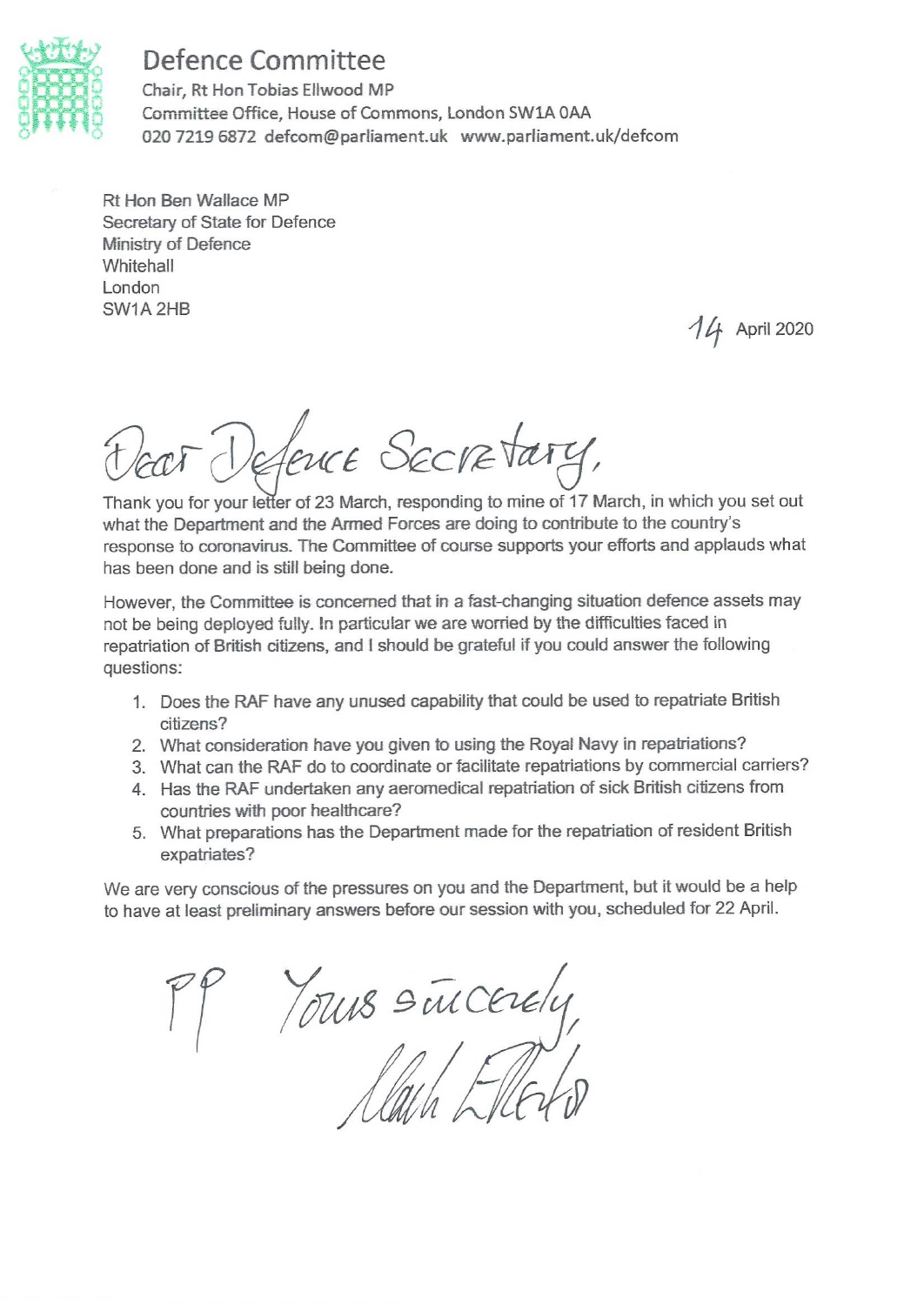# **MOD Covid Response - Repatriation of British Nationals**

#### 1. **Does the RAF have any unused capability that could be used to repatriate British citizens?**

In order to ensure maximum efficiency and value for money, the strategic air transport fleet is tasked to capacity, with very little spare in normal times. As part of the MOD's COVID response planning, we have explored what Defence activity could be suspended or reduced in order to generate capacity to support the wider Government effort to respond to the virus.

Defence has supported the FCO and HMG's ongoing efforts to repatriate British citizens since January, when the first repatriation flight from Wuhan took place. Defence has since received and supported requests from the FCO to assist with the repatriation of British citizens from a number of countries, including Japan, Senegal, Kenya, and the Democratic Republic of the Congo. This has been through support to FCO-chartered flights, as well as the provision of spare capacity on RAF flights.

Defence has embedded military Liaison Officers within FCO, including an expert team of Air Planners who have assisted the FCO's operations to repatriate thousands of individuals. Our embedded team enables the Department to assess each request received and appropriately weigh them against other demands and offer support whenever possible.

#### 2. **What consideration have you given to using the Royal Navy in repatriations?**

The Royal Naval is actively supporting the repatriation effort through the provision of military planning expertise, while also continuing to deliver operations around the world. Requests for military assistance received from the FCO are assessed on a case-by-case basis and Defence assets are allocated in relation to availability and suitability for the task at hand.

## 3. **What can the RAF do to coordinate or facilitate repatriations by commercial carriers?**

Defence airfields such as Brize Norton and Boscombe Down have been used to support several repatriations, including for symptomatic passengers when no commercial airports have been available or capable of doing so.

Additionally, four RAF Logistics Planners are providing support to the FCO on air repatriations, which includes work on commercial carriers. The planners have provided wide-ranging Logistics advice, including the selection of Airline operators to